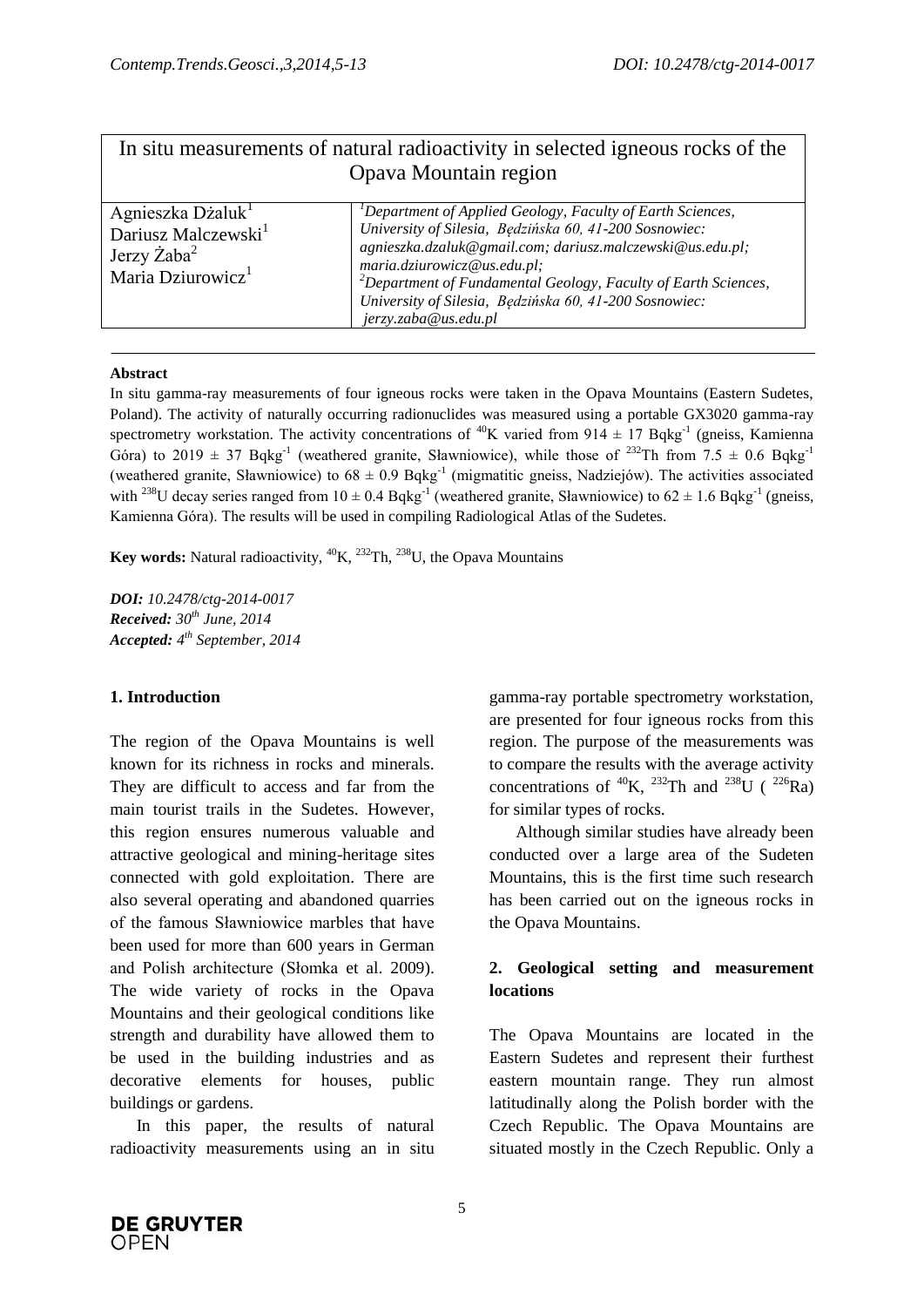small fragment between Głuchołazy in west and Prudnik in east is situated in Poland. In the north the Opava Mountains are adjacent to the Głubczyce Plateau and in the north-west they border on the Paczkowskie Foothills. The highest peaks are the Příčný vrch (975 m a.s.l.) located on the Czech side and the Biskupia Kopa (890 m a.s.l.) in Poland.

The Opava Mountains are built of rocks of different ages and lithologies. They belong to the western part of the Upper Silesia Block, which together with the Brno Block creates a structure that is called the Brunovistulicum. The mountains consist of five structural stages: the Žulova Massif, the Desna Series, the Vbrna Series, the Andělská-Hora Formation and the Horn-Benešov Formation, which run longitudinally (Janeczek et al. 1991; Żaba et al. 2005).

A geological sketch of the Opava Mountains and the location of in situ

measurements are presented in Fig. 1.The first in situ location was in the Kamienna Góra quarry, where the fine- and medium-grained granite is exploited (Fig. 1, point A). This granite belongs to the Žulova Massif and occurs within the apophysis at a thickness of approximately 200 m and indicates the existence of acidic volcanism in this region.

The second location was also located in the Kamienna Góra quarry and the measurement was done close to the Proterozoic Desna Series gneiss (Fig. 1, point B), which covers the Žulova Massif.

The third measurement location was located in a closed, flooded migmatitic gneiss quarry in Nadziejów (Fig. 1, point C).

The fourth measuring point (Fig. 1, point D) was located in Sławniowice in strongly weathered granite which is characterized by a very high content of potassium feldspar.



1-sandstone and marble (Upper Cretaceous) **Žulova Massif** 2-granitoid and associated contact phenomena (Upper Carboniferous) **Horn-Benešov Formation** 3-sandstone, mudshale and conglomerate (Tournasian-Visean) **Andělská-Hora Formation** 4-phyllite, metasandstone, crystalline limestone (Upper Fransian-Middle Visean) 5-greenstone (Upper Devonian-Lower Carboniferous) **Vbrna Series** 6-phyllite, graphitic shale, crystalline limestone and metabasite (Middle Devonian) 7-quartzite, quartzitic shale and mica schist (Lower Devonian) **Jesenik Massif** 8-amphibolite (Lower and Middle Devonian) **Desna Series** 9-marble (Proterozoic?) 10-gneiss and biotite schist (Proterozoic) 11-contact zone of the Žulova granitoid intrusion

**Fig.1**. The geological sketch of the Opava Mountains (After: Żaba et al., 2005) with locations of the in situ measurements: A-granite, the Kamienna Góra quarry, B-gneiss, the Kamienna Góra quarry, C-migmatitic gneiss, Nadziejów, D-weathered granite, the Sławniowice quarry.

## **3. Materials and methods**

The activities of naturally occurring radionuclides were measured in situ using a portable GX3020 gamma-ray workstation (Fig. 2). The system is based on a high-purity germanium (HPGe) detector with 32% relative efficiency and energy resolutions of 0.8 keV at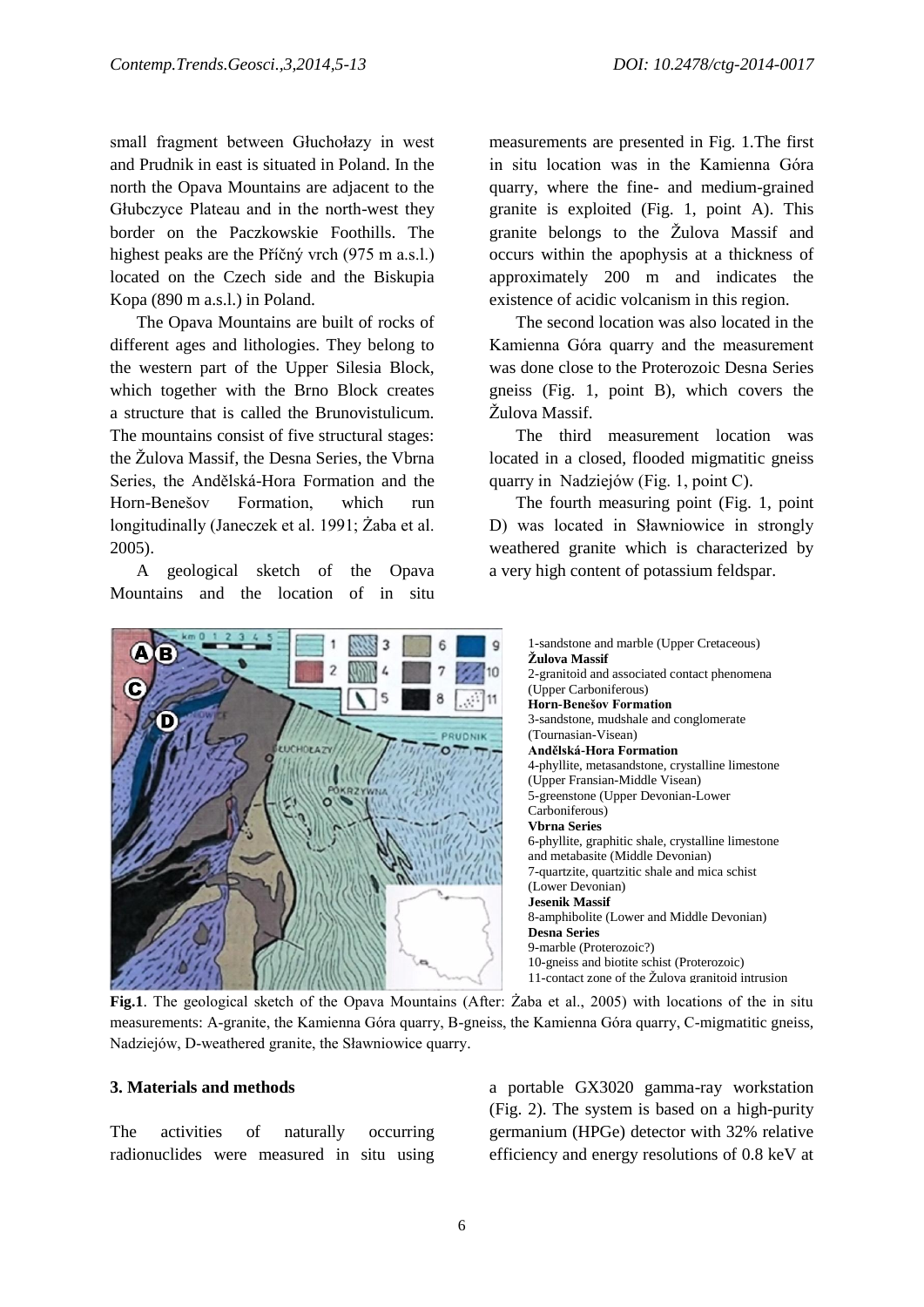122 keV and 1.7 keV at 1330 keV. The ISOCS (In Situ Object Counting Software) and GENIE 2000 v.3 software were used for the efficiency calibration and the determination of radionuclides and their activities. For the determination of radionuclides and calculations of their activities concentrations the following gamma-ray transitions (in keV) were chosen:

<sup>214</sup>Pb (241.98, 295.21 and 351.92), <sup>214</sup>Bi (609.31, 768.36, 1120.29 and 1764.49) of the <sup>238</sup>U series, <sup>228</sup>Ac (338.32, 911.60, 964.60 and 969.11) of the <sup>232</sup>Th and <sup>40</sup>K (1460.81) (non series).

The detector was mounted about 1 m above the surface and 0.5 m from the rock. The total duration of a single measurement was 2 h.



**Fig.2.** A portable gamma-ray spectrometry workstation GX3020 at location 1 (Kamienna Góra).

#### **4. Results and discussion**

The results of the gamma-ray activity concentrations of  $^{40}K$ ,  $^{232}Th$  and  $^{238}U$  are presented in Table 1. The gamma-ray spectra from the four rocks studied are shown in Fig.3.

**Tab.1.** <sup>40</sup>K, <sup>232</sup>Th and <sup>238</sup>U activity concentrations in studied rocks. Uncertainties are quoted as one standard deviation calculated by GENIE 2000 v. 3 software.

| Nuclide          | Activity (Bqkg <sup>-1</sup> )             |                |                                  |                                    |  |
|------------------|--------------------------------------------|----------------|----------------------------------|------------------------------------|--|
|                  | Granite<br>(Kamienna Góra) (Kamienna Góra) | Gneiss         | Migmatitic gneiss<br>(Nadziejów) | Weathered granite<br>(Sławniowice) |  |
| 40 <sub>K</sub>  | $1097 + 21$                                | $914 \pm 17$   | $918 \pm 17$                     | $2019 \pm 37$                      |  |
| $232$ Th         | $65.8 \pm 0.9$                             | $59.5 + 0.9$   | $67.9 \pm 0.9$                   | $7.5 \pm 0.6$                      |  |
| 238 <sub>U</sub> | $35.6 \pm 1.7$                             | $61.7 \pm 1.6$ | $50.2 \pm 1.6$                   | $10.4 \pm 0.4$                     |  |

# $4.1. \ ^{40}K$

The activity concentrations of  ${}^{40}$ K ranged from 914 Bqkg<sup>-1</sup> (gneiss, Kamienna Góra) to 2019 Bqkg-1 (weathered granite, Sławniowice). Intermediate values were measured in granite located in the Kamienna Góra quarry  $(1097 \text{ Bqkg}^{-1})$  and in migmatitic gneiss from Nadziejów (918 Bqkg<sup>-1</sup>) (Fig. 4).

The average value of the activity concentration of  $40K$  for typical granite equals 1000 Bqkg-1 (Eisenbud & Gesell, 1997; Van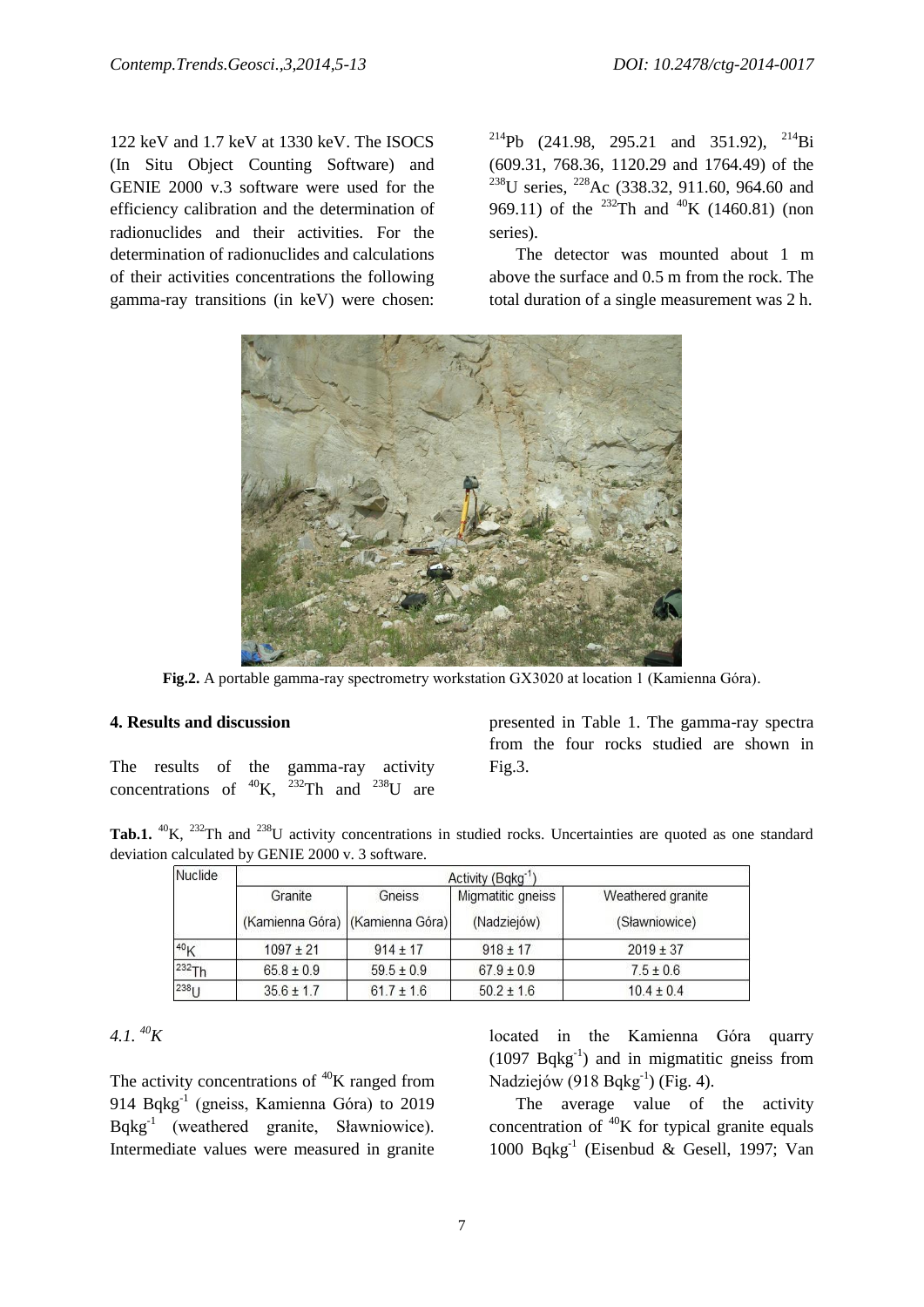Schmus, 1995), which means that the measured values of granite and gneiss from the Kamienna Góra quarry and from Nadziejów are close to the typical one. The measured value of granite in the Sławniowice quarry is more than twice as high as the average, which is caused by a large amount of potassium feldspar (Dziedzicowa et al. 1981).



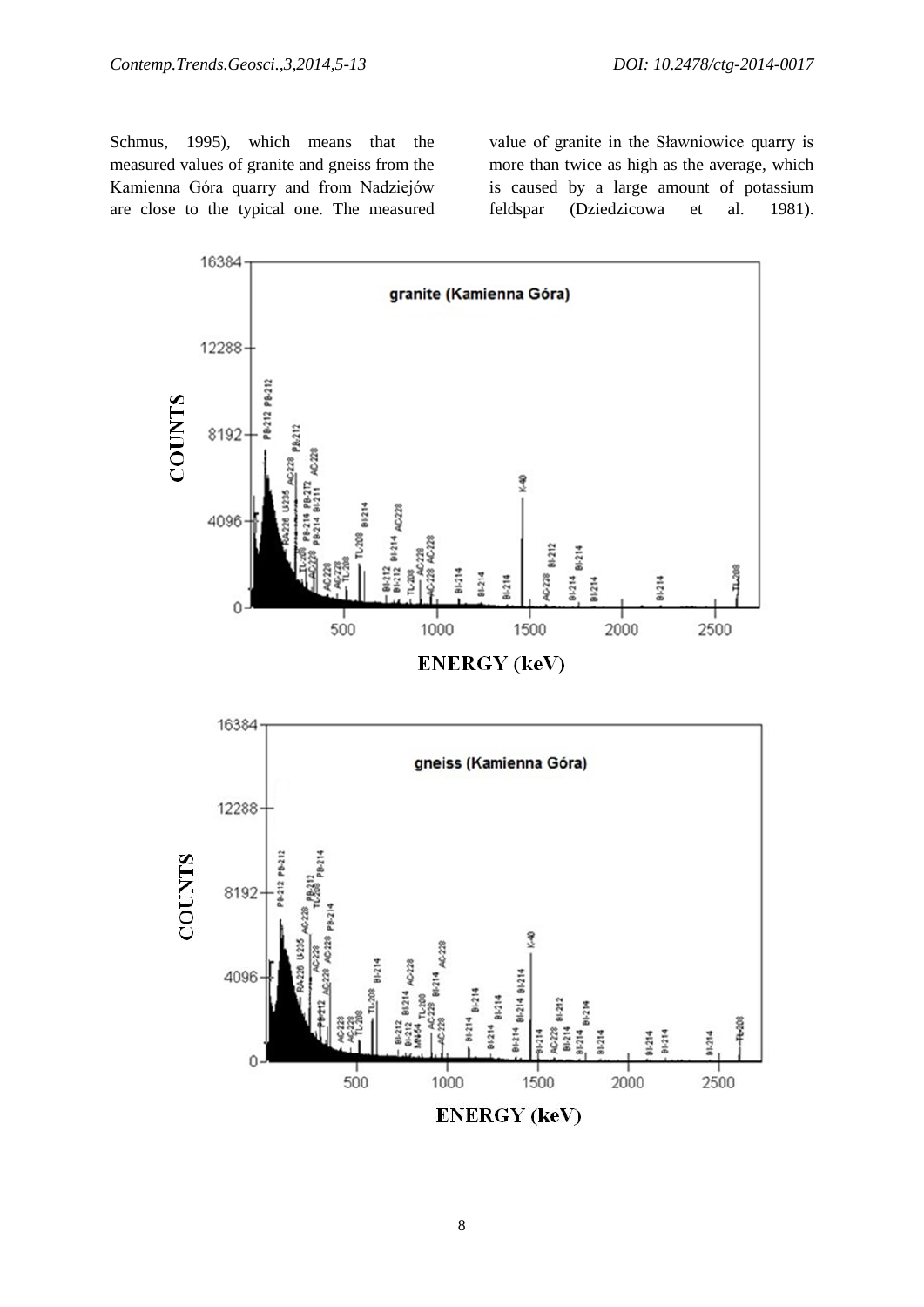

**Fig.3.** In situ gamma-ray spectra. The characteristic gamma-ray emitters are marked above the corresponding peaks.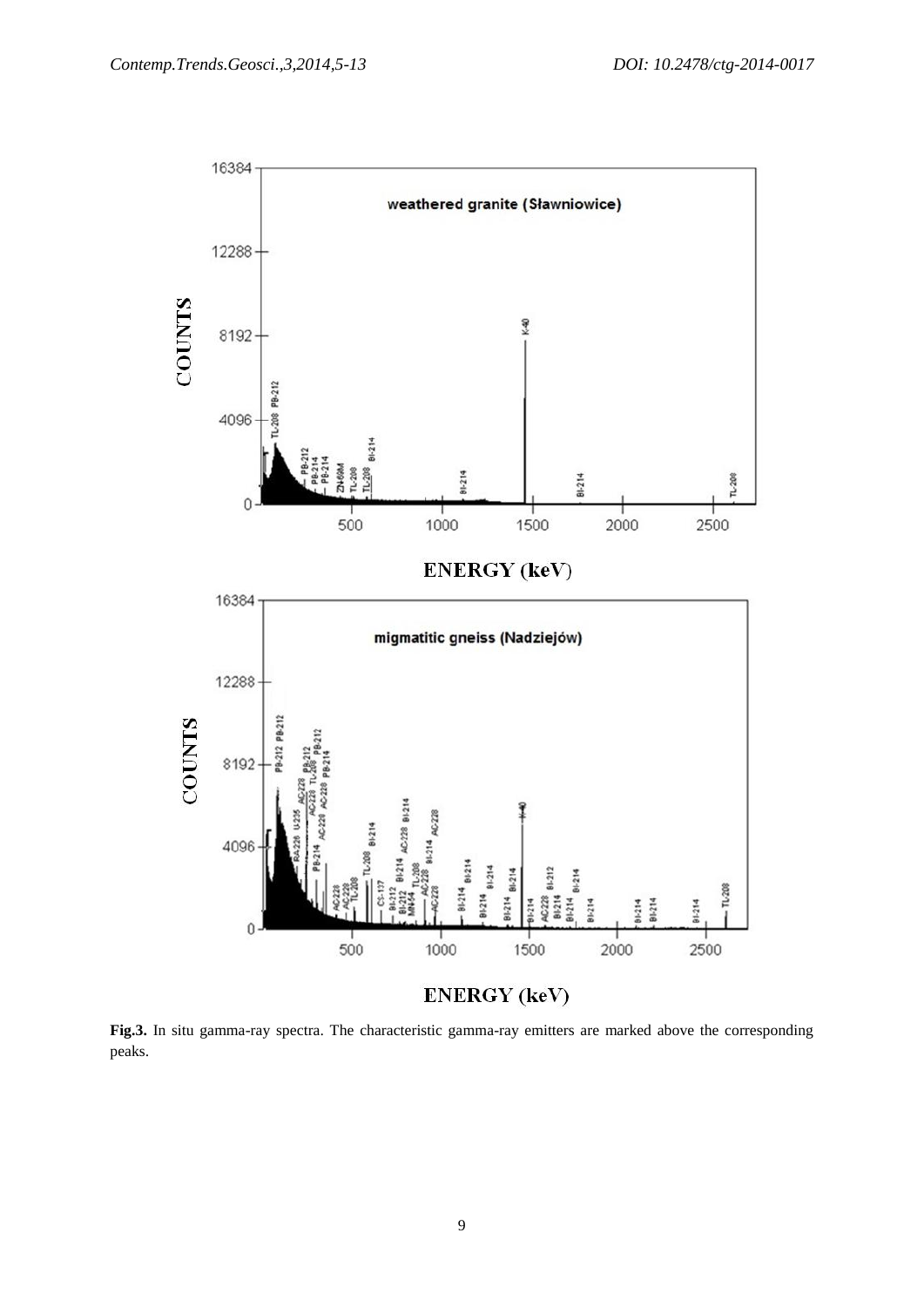

**Fig.4.** Activity concentrations of <sup>40</sup>K. *Black line* – average <sup>40</sup>K activity concentration in typical granites.

## *4.2. <sup>232</sup>Th*

The highest activity concentrations of  $^{232}$ Th were measured in migmatitic gneiss from Nadziejów (67.9 Bqkg<sup>-1</sup>) and in granite from the Kamienna Góra quarry (65.8 Bqkg<sup>-1</sup>), whereas the lowest activity concentration was noted in weathered granite in the Sławniowice quarry (7.5  $Bqkg^{-1}$ ). The value of the activity concentration of gneiss in the Kamienna Góra quarry amounted to 59.5 Bqkg<sup>-1</sup> (Fig. 5).

The average value of  $^{232}$ Th activity concentration for typical granite equals 70 Bqkg-1 (Eisenbud & Gesell, 1997; Van Schmus, 1995). None of the measured activities exceeded this value, although it is close to those that were noted in migmatitic gneiss from Nadziejów and in granite and gneiss from the Kamienna Góra quarry. However, the measured value for granite in the Sławniowice quarry is significantly lower than the average because it is strongly weathered.

4.3. 
$$
^{238}U(^{226}Ra)
$$

Activity concentrations of  $^{238}$ U were estimated assuming radioactive equilibrium in the  $^{238}$ U- ${}^{226}$ Ra- ${}^{222}$ Rn- ${}^{214}$ Pb- ${}^{214}$ Bi decay chain. The assumption is fulfilled in the vast majority of minerals and rocks (Eisenbud & Gesell, 1997; Van Schmus, 1995). The highest activity concentration of the  $^{238}$ U was noted in gneiss in the Kamienna Góra quarry (61.7 Bqkg<sup>-1</sup>), whereas the lower activity occurred in weathered granite from the Sławniowice quarry  $(10.4 \text{ Bqkg}^{-1})$ . Intermediate values were measured in granite located in the Kamienna Góra quarry  $(35.6 \text{ Bqkg}^{-1})$  and in migmatitic gneiss from Nadziejów (50.2 Bqkg<sup>-1</sup>) (Fig.6).

The average value of the  $^{238}$ U activity concentration for typical granite and gneiss amounted to 40 Bqkg<sup>-1</sup> (Eisenbud & Gesell, 1997; Van Schmus, 1995), which means that this value was exceeded in two of the measured rocks: in gneiss from the Kamienna Góra quarry and in migmatitic gneiss from Nadziejów. The activity concentration of granite from the Kamienna Góra quarry was slightly lower than for the typical ones. The measured value of activity concentration for granite in the Sławniowice quarry was considerably lower than the average value of  $^{238}$ U for typical granite and gneiss.

The values of the activity concentrations of  $^{40}$ K. <sup>232</sup>Th and <sup>238</sup>U for granite and gneiss (excluding weathered granite from the Sławniowice quarry) are comparable to those from Świeradów Zdrój (Malczewski et al. 2004). A significantly higher value of the activity concentration of  $^{232}$ Th for granite than this presented in the paper was measured in contact zone of the Karkonosze Massif, which is probably connected with the thermal metamorphism and metasomatic processes in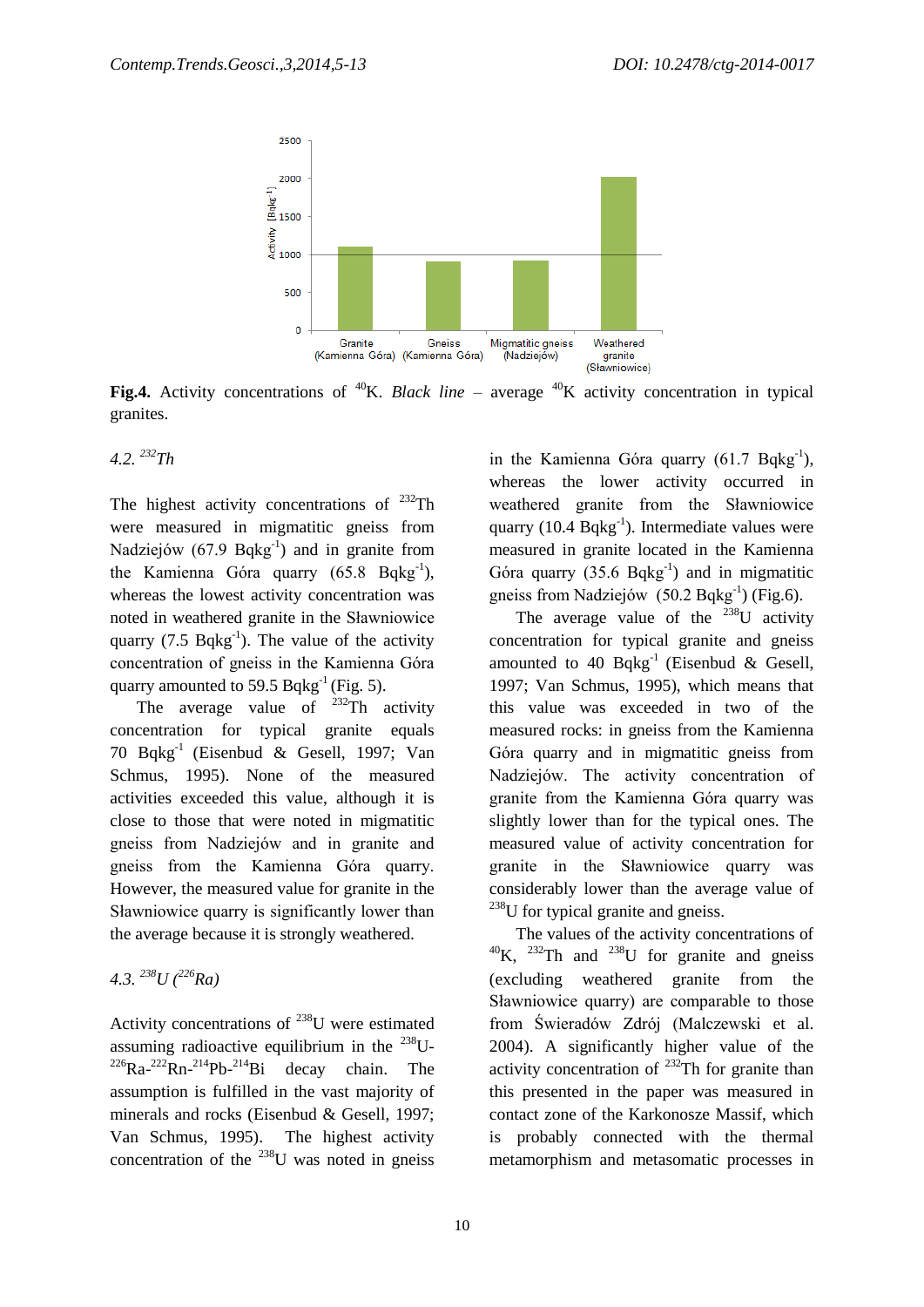the Karkonosze region (Bieda & Lizurek, 2008).



**Fig.5.** Activity concentrations of <sup>232</sup>Th. *Black line* – average <sup>232</sup>Th activity concentration in typical granites.



**Fig.6.** Activity concentrations of <sup>238</sup>U. *Black line* – average <sup>238</sup>U activity concentration in typical granites.

## **5. Conclusions**

The highest activity concentration of  ${}^{40}$ K was measured in strongly weathered granite from the Sławniowice quarry, which is a result of a large content of potassium feldspar, whereas the lowest activity concentration was noted in gneiss in the Kamienna Góra quarry. The highest activity concentration associated with  $232$ Th was observed in migmatitic gneiss in Nadziejów. The lowest activity concentrations of <sup>232</sup>Th and <sup>238</sup>U were measured in granite from the Sławniowice quarry. Because it is strongly weathered it has a low content of dark minerals that contain thorium and uranium. The highest activity concentration of  $^{238}$ U was measured in gneiss located in Kamienna Góra. The average activity concentration of  ${}^{40}$ K in

granite was exceeded in two rocks: in weathered granite from the Sławniowice quarry and in granite from the Kamienna Góra quarry. None of the values in the rocks that were measured exceeded the average value of the activity concentration associated with  $232$ Th. The average activity concentration of  $238$ U in granite was exceeded in gneiss in Kamienna Góra and in migmatitic gneiss in Nadziejów. Although in some measured rocks the activity concentrations of  ${}^{40}$ K,  ${}^{232}$ Th or  ${}^{238}$ U are higher than the corresponding averages, the results of measurements in the Opava Mountains show no significant anomaly that could be dangerous for tourists or collectors of mineral.